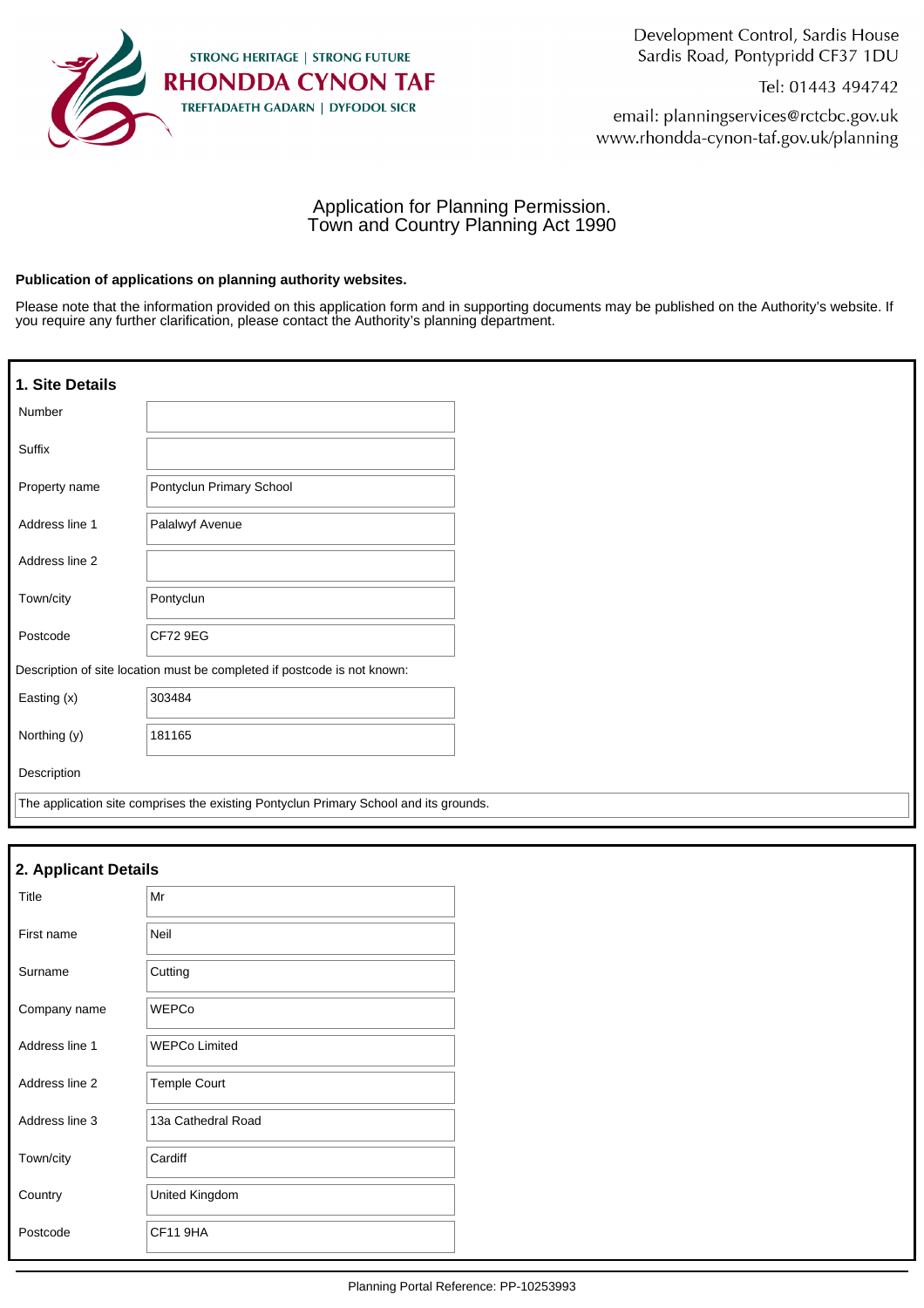## **2. Applicant Details**

| Primary number   |  |
|------------------|--|
|                  |  |
| Secondary number |  |
|                  |  |
|                  |  |
| Email address    |  |
|                  |  |
|                  |  |

Are you an agent acting on behalf of the applicant? Are you are set of the No Yes No

| 3. Agent Details |                            |  |
|------------------|----------------------------|--|
| Title            | Ms                         |  |
| First name       | Natalie                    |  |
| Surname          | Queffurus                  |  |
| Company name     | ARUP                       |  |
| Address line 1   | 4 Pierhead Street          |  |
| Address line 2   |                            |  |
| Address line 3   |                            |  |
| Town/city        | Cardiff                    |  |
| Country          | United Kingdom             |  |
| Postcode         | <b>CF104OP</b>             |  |
| Primary number   | 02920769095                |  |
| Secondary number |                            |  |
| Email            | natalie.queffurus@arup.com |  |

| 4. Site Area                                                                                                                               |          |  |  |
|--------------------------------------------------------------------------------------------------------------------------------------------|----------|--|--|
| What is the site area? $ 1.17$                                                                                                             |          |  |  |
| Scale                                                                                                                                      | Hectares |  |  |
| Does your proposal involve the construction of a new building which would result in the loss or gain of public open<br>space?<br>$OYes$ Mo |          |  |  |

### **5. Description of the Proposal**

Please describe the proposed development including any change of use

Proposed redevelopment of Pontyclun Primary School, including the demolition of all existing buildings, the erection of a new Net Zero Carbon in operation school building, school sports provision, vehicular, pedestrian and cycle accesses, car and cycle parking, landscaping Sustainable Urban Drainage and associated infrastructure, plus the erection of temporary school accommodation and associated infrastructure required during construction.

Has the work or change of use already started? All the state of the state of the state of the Society of No No

#### **6. Existing Use**

Please describe the current use of the site

The site comprises the grounds of Pontyclun Primary School and its grounds, comprising seven existing buildings: a main hall; six separate buildings with classrooms and ancillary spaces; and asphalt surfaced playground and car park.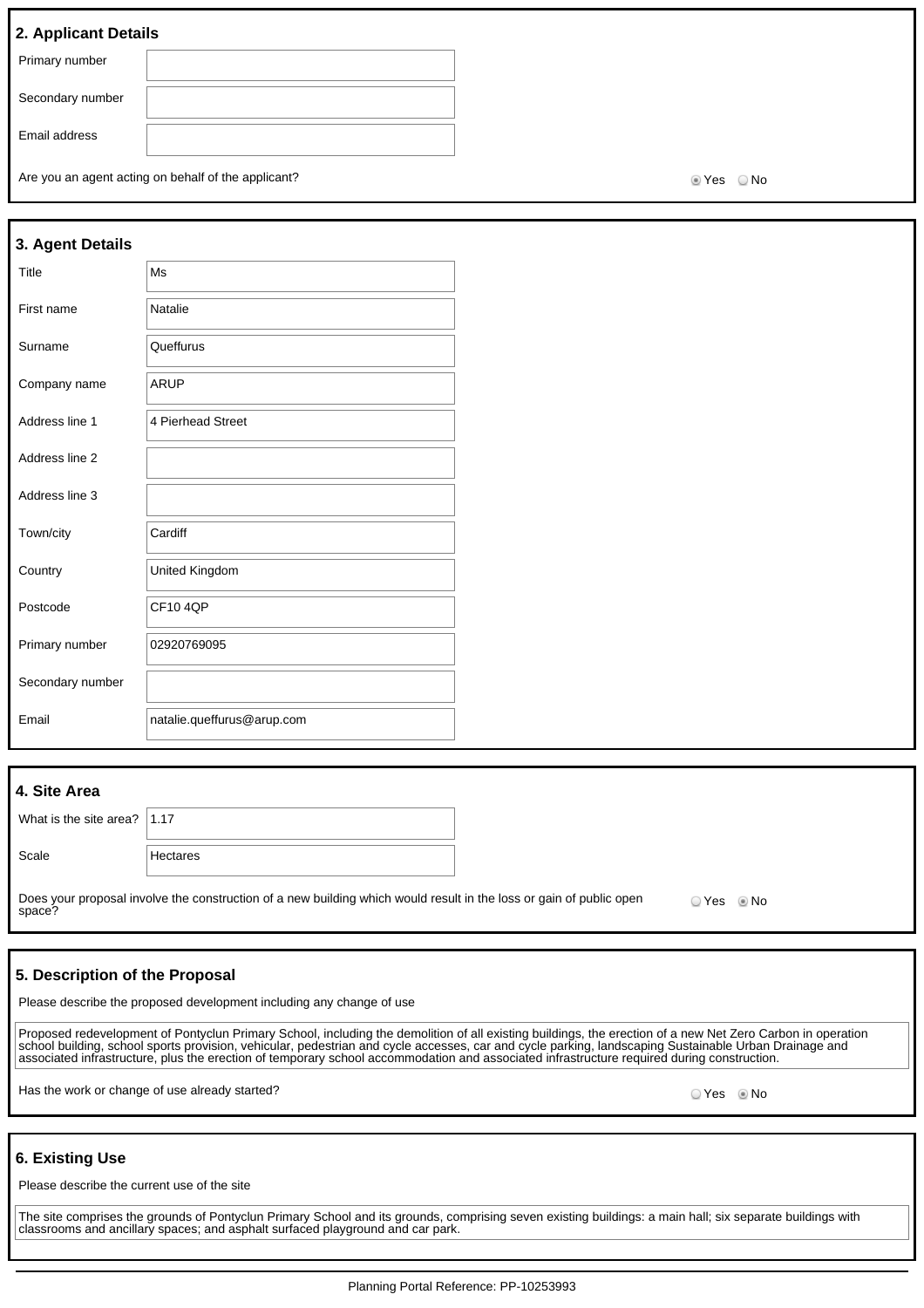| <b>6. Existing Use</b>                                                                                     |            |      |  |
|------------------------------------------------------------------------------------------------------------|------------|------|--|
| Is the site currently vacant?                                                                              | ⊙ Yes ⊚ No |      |  |
| Does the proposal involve any of the following?                                                            |            |      |  |
| Land which is known or suspected to be contaminated for all or part of the site                            | ⊙ Yes ◎ No |      |  |
| A proposed use that would be particularly vulnerable to the presence of contamination                      | ◉ Yes      | ⊙ No |  |
| <b>Application advice</b>                                                                                  |            |      |  |
| If you have said Yes to any of the above, you will need to submit an appropriate contamination assessment. |            |      |  |
| Does your proposal involve the construction of a new building?                                             | t Yes ⊚    | ⊙ No |  |

If Yes, please complete the following information regarding the element of the site area which is in previously developed land or greenfield land

| Type                      | Area of land (ha) proposed for new<br>development |
|---------------------------|---------------------------------------------------|
| Previously developed land | 1.07                                              |
| Greenfield land           | 0.1                                               |

### **7. Materials**

| Does the proposed development require any materials to be used in the build? | ® Yes     © No |  |
|------------------------------------------------------------------------------|----------------|--|
|                                                                              |                |  |

**Please provide a description of existing and proposed materials and finishes to be used in the build (including type, colour and name for each material):**

| Walls                                                      |                                                                     |
|------------------------------------------------------------|---------------------------------------------------------------------|
| Description of existing materials and finishes (optional): |                                                                     |
| Description of proposed materials and finishes:            | Please refer to the Design and Access Statement and Elevation Plans |

| Roof                                                       |                                                               |
|------------------------------------------------------------|---------------------------------------------------------------|
| Description of existing materials and finishes (optional): |                                                               |
| Description of proposed materials and finishes:            | Please refer to the Design and Access Statement and Roof Plan |

| Windows                                                    |                                                                     |  |
|------------------------------------------------------------|---------------------------------------------------------------------|--|
| Description of existing materials and finishes (optional): |                                                                     |  |
| Description of proposed materials and finishes:            | Please refer to the Design and Access Statement and Elevation Plans |  |

| Doors                                                      |                                                                     |
|------------------------------------------------------------|---------------------------------------------------------------------|
| Description of existing materials and finishes (optional): |                                                                     |
| Description of proposed materials and finishes:            | Please refer to the Design and Access Statement and Elevation Plans |

| Boundary treatments (e.g. fences, walls)                   |  |
|------------------------------------------------------------|--|
| Description of existing materials and finishes (optional): |  |
|                                                            |  |
|                                                            |  |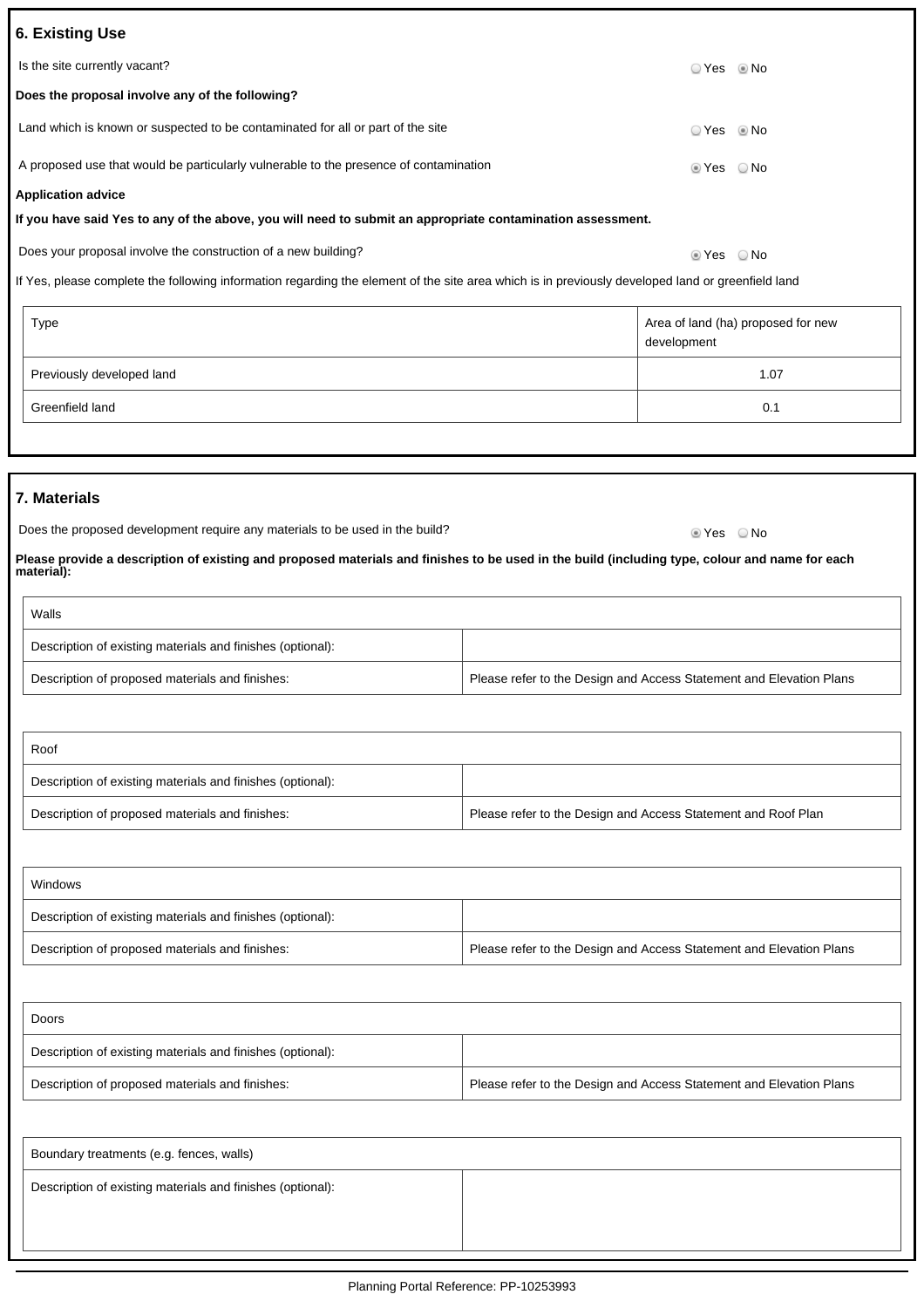## **7. Materials**

| Description of proposed materials and finishes:                                                                                                                                                                                                                                                                                                                                                                                                                                                                                                                                                                                                                                                                                                                                                                                                                                                                                                                                                                                                                                                                                                                                                                                                                                                                                                                                                                                                                                                                                                                                                               | Please refer to the Landscape General Arrangements and Fencing and<br><b>Security Strategy</b> |  |  |
|---------------------------------------------------------------------------------------------------------------------------------------------------------------------------------------------------------------------------------------------------------------------------------------------------------------------------------------------------------------------------------------------------------------------------------------------------------------------------------------------------------------------------------------------------------------------------------------------------------------------------------------------------------------------------------------------------------------------------------------------------------------------------------------------------------------------------------------------------------------------------------------------------------------------------------------------------------------------------------------------------------------------------------------------------------------------------------------------------------------------------------------------------------------------------------------------------------------------------------------------------------------------------------------------------------------------------------------------------------------------------------------------------------------------------------------------------------------------------------------------------------------------------------------------------------------------------------------------------------------|------------------------------------------------------------------------------------------------|--|--|
|                                                                                                                                                                                                                                                                                                                                                                                                                                                                                                                                                                                                                                                                                                                                                                                                                                                                                                                                                                                                                                                                                                                                                                                                                                                                                                                                                                                                                                                                                                                                                                                                               |                                                                                                |  |  |
| Vehicle access and hard standing                                                                                                                                                                                                                                                                                                                                                                                                                                                                                                                                                                                                                                                                                                                                                                                                                                                                                                                                                                                                                                                                                                                                                                                                                                                                                                                                                                                                                                                                                                                                                                              |                                                                                                |  |  |
| Description of existing materials and finishes (optional):                                                                                                                                                                                                                                                                                                                                                                                                                                                                                                                                                                                                                                                                                                                                                                                                                                                                                                                                                                                                                                                                                                                                                                                                                                                                                                                                                                                                                                                                                                                                                    |                                                                                                |  |  |
| Description of proposed materials and finishes:                                                                                                                                                                                                                                                                                                                                                                                                                                                                                                                                                                                                                                                                                                                                                                                                                                                                                                                                                                                                                                                                                                                                                                                                                                                                                                                                                                                                                                                                                                                                                               | Please refer to the Landscape General Arrangements                                             |  |  |
| Are you supplying additional information on submitted plans, drawings or a design and access statement?<br>If Yes, please state references for the plans, drawings and/or design and access statement<br>Design and Access Statement                                                                                                                                                                                                                                                                                                                                                                                                                                                                                                                                                                                                                                                                                                                                                                                                                                                                                                                                                                                                                                                                                                                                                                                                                                                                                                                                                                          | ie Yes i O No                                                                                  |  |  |
| RH0201-SRA-00-00-DR-A-02000Site Location Plan<br>RH0201-SRA-00-00-DR-A-02001Site Layout Plan<br>RH0201-ALA-00-XX-DR-L-00019General Arrangement Plan 1 of 2<br>RH0201-ALA-00-XX-DR-L-00020General Arrangement Plan 2 of 2<br>RH0201-SRA-01-01-DR-A-02100General Arrangement Ground Floor Plan<br>RH0201-SRA-01-01-DR-A-02101General Arrangement First Floor Plan<br>RH0201-SRA-01-01-DR-A-02102General Arrangement Roof Plan<br>RH0201-SRA-01-ZZ-DR-A-02400Out of House Use Ground and First Floor Plan<br>RH0201-SRA-01-XX-DR-A-02200Elevations<br>RH0201-SRA-01-XX-DR-A-02300Sections AA, BB, CC, DD<br>RH0201-SRA-01-ZZ-IM-A-02802Bay Study Typical Two Storey<br>RH0201-SRA-01-ZZ-IM-A-02800Aerial View Looking North West<br>RH0201-SRA-01-ZZ-IM-A-02801Ground Level View Entrance<br>RH0201-SRA-01-ZZ-IM-A-02851Internal View Heartspace View<br>RH0201-SRA-01-ZZ-IM-A-02852Internal View Heartspace Section<br>RH0201-SRA-01-ZZ-IM-A-02850Internal View Entrance Corridor<br>RH0201-ALA-00-XX-DR-L-00014Outline Levels<br>RH0201-ALA-00-XX-DR-L-00005Landscape Illustrative Masterplan<br>RH0201-ALA-00-XX-DR-L-00021Temporary Site Wide Masterplan<br>RH0201-ALA-00-XX-DR-L-00013Planting Strategy<br>RH0201-ALA-00-XX-DR-L-00007Fencing and Security Strategy<br>RH0201-ALA-00-XX-DR-L-00008Access and Circulation<br>RH0201-ARP-ZZ-00-DR-C-00021 Existing Drainage and Utilities Plan<br>RH0201-ARP-ZZ-00-DR-C-00081Proposed Utilities<br>RH0201-ARP-ZZ-00-DR-C-00041Proposed Drainage<br>RH0201-ARP-ZZ-00-DR-C-00031External Finished Levels<br>RH0201-ARP-00-XX-DR-L-00022Landscape Visualisations |                                                                                                |  |  |

### **8. Pedestrian and Vehicle Access, Roads and Rights of Way**

| Is a new or altered vehicle or pedestrian access proposed to or from the public highway?  | tes ONo                |  |
|-------------------------------------------------------------------------------------------|------------------------|--|
| Are there any new public roads to be provided within the site?                            | $\circ$ Yes $\circ$ No |  |
| Are there any new public rights of way to be provided within or adjacent to the site?     | $\circ$ Yes $\circ$ No |  |
| Do the proposals require any diversions/extinguishments and/or creation of rights of way? | ⊙ Yes © No             |  |

**Please show details of any existing or proposed rights of way on or adjacent to the site, as well as any alterations to pedestrian and vehicle access, on your plans or drawings.**

### **9. Vehicle Parking**

| Is vehicle parking relevant to this proposal?                                                                       | lier Ves i ONo |  |  |
|---------------------------------------------------------------------------------------------------------------------|----------------|--|--|
| Please provide information on the existing and proposed number of on-site parking and cycling spaces on your plans. |                |  |  |
|                                                                                                                     |                |  |  |

| 10. Trees and Hedges                                                                                                                                                                        |            |  |
|---------------------------------------------------------------------------------------------------------------------------------------------------------------------------------------------|------------|--|
| Are there trees or hedges on the proposed development site?                                                                                                                                 | ◎ Yes ◎ No |  |
| And/or: Are there trees or hedges on land adjacent to the proposed development site that could influence the<br>development or might be important as part of the local landscape character? | lier ∧o No |  |
| If Yes to either or both of the above, you will need to provide a full tree survey with accompanying plan before your application can be determined.                                        |            |  |

**Your local planning authority should make clear on its website what the survey should contain, in accordance with the current 'BS5837: Trees in**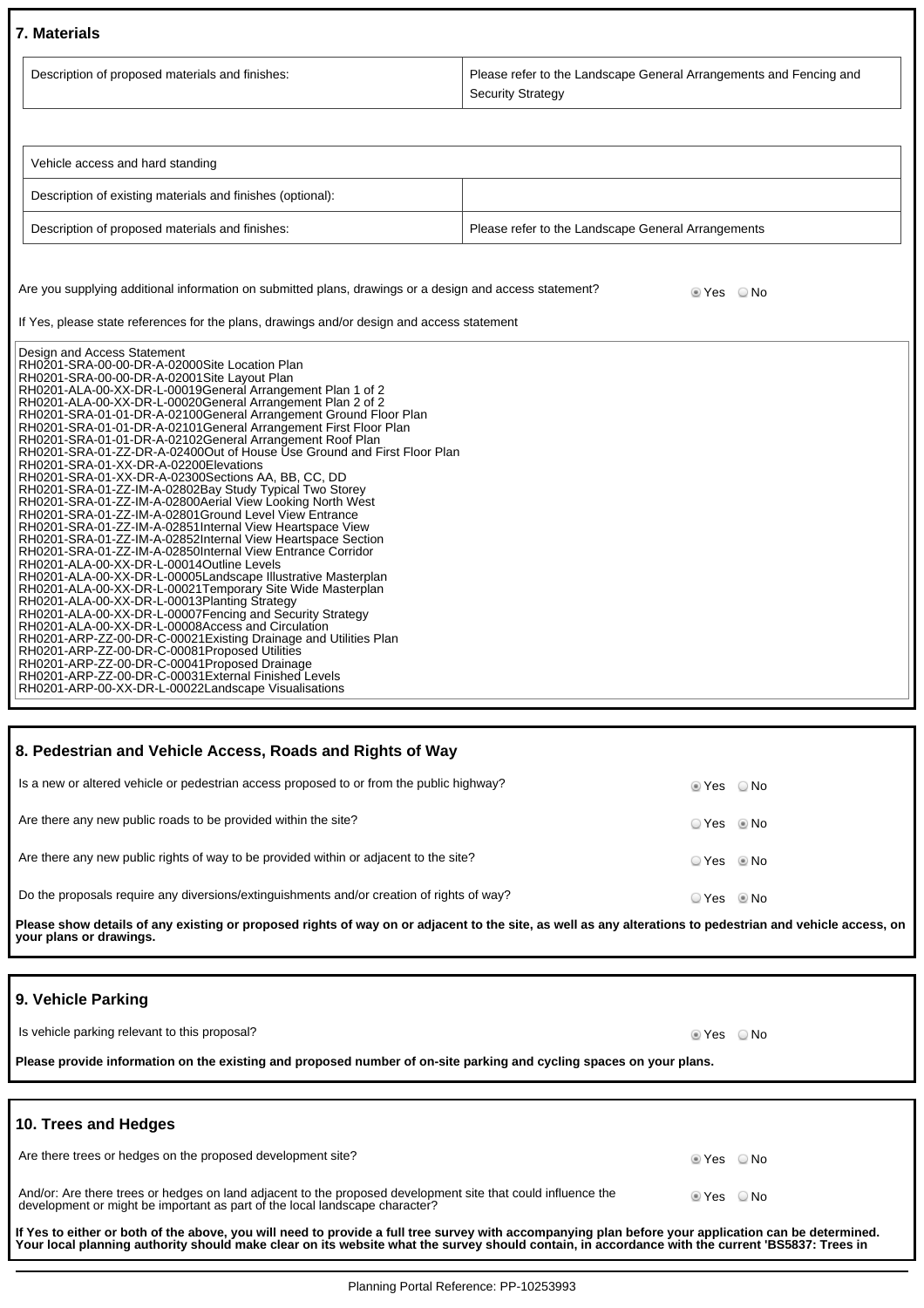| 10. Trees and Hedges<br>relation to design, demolition and construction - Recommendations'                                                                                                                                                                                                                                                                                                                                                                            |            |  |
|-----------------------------------------------------------------------------------------------------------------------------------------------------------------------------------------------------------------------------------------------------------------------------------------------------------------------------------------------------------------------------------------------------------------------------------------------------------------------|------------|--|
|                                                                                                                                                                                                                                                                                                                                                                                                                                                                       |            |  |
| 11. Assessment of Flood Risk                                                                                                                                                                                                                                                                                                                                                                                                                                          |            |  |
| Is the site within an area at risk of flooding?                                                                                                                                                                                                                                                                                                                                                                                                                       | ○ Yes ◎ No |  |
| Refer to the Welsh Government's Development Advice Maps website.                                                                                                                                                                                                                                                                                                                                                                                                      |            |  |
| If the proposed development is within an area at risk of flooding you will need to consider whether it is appropriate to submit a flood consequences<br>assessment. Refer to Section 6 and 7 and Appendix 1 of Technical Advice Note 15: Development and Flood Risk.                                                                                                                                                                                                  |            |  |
| Is your proposal within 20 metres of a watercourse (e.g. river, stream or beck)?                                                                                                                                                                                                                                                                                                                                                                                      | ○ Yes ◎ No |  |
| Will the proposal increase the flood risk elsewhere?                                                                                                                                                                                                                                                                                                                                                                                                                  | $OYes$ Mo  |  |
| From 7 January 2019, all new developments of more than 1 dwelling house or where the construction area is 100 square metres or more, require<br>Sustainable Drainage Systems (SuDS) for surface water designed and built in accordance with the Welsh Ministers' Statutory SuDS Standards. SuDS<br>Schemes must be approved by your local authority acting in its SuDS Approving Body (SAB) role. Please contact your local authority for details of<br>how to apply. |            |  |
| How will surface water be disposed of?                                                                                                                                                                                                                                                                                                                                                                                                                                |            |  |
| └ Sustainable drainage system                                                                                                                                                                                                                                                                                                                                                                                                                                         |            |  |
| Existing water course                                                                                                                                                                                                                                                                                                                                                                                                                                                 |            |  |
| Soakaway                                                                                                                                                                                                                                                                                                                                                                                                                                                              |            |  |
| I <sup>√</sup> Main sewer                                                                                                                                                                                                                                                                                                                                                                                                                                             |            |  |
| Pond/lake                                                                                                                                                                                                                                                                                                                                                                                                                                                             |            |  |

#### **12. Biodiversity and Geological Conservation**

**To assist in answering the following questions refer to the help text. The help text provides further information on when there is a reasonable likelihood that any important biodiversity or geological conservation features may be present or nearby and whether they are likely to be affected by your proposals.**

**Having referred to the help text, is there a reasonable likelihood of the following being affected adversely or conserved and enhanced within the application site, or on land adjacent to or near the application site?**

a) Protected and priority species

Yes, on the development site

Yes, on land adjacent to or near the proposed development

No

b) Designated sites, important habitats or other biodiversity features

- Yes, on the development site
- Yes, on land adjacent to or near the proposed development
- No

c) Features of geological conservation importance

- Yes, on the development site
- Yes, on land adjacent to or near the proposed development

No

#### **Supporting information requirements**

Where a development proposal is likely to affect features of biodiversity or geological conservation interest, you will need to submit, with the application, sufficient information and assessments to allow the local planning authority to determine the proposal.

Failure to submit all information required will result in your application being deemed invalid. It will not be considered valid until all information required by the local planning authority has been submitted.

Your local planning authority will be able to advise on the content of any assessments that may be required.

#### **13. Foul Sewage**

Please state how foul sewage is to be disposed of: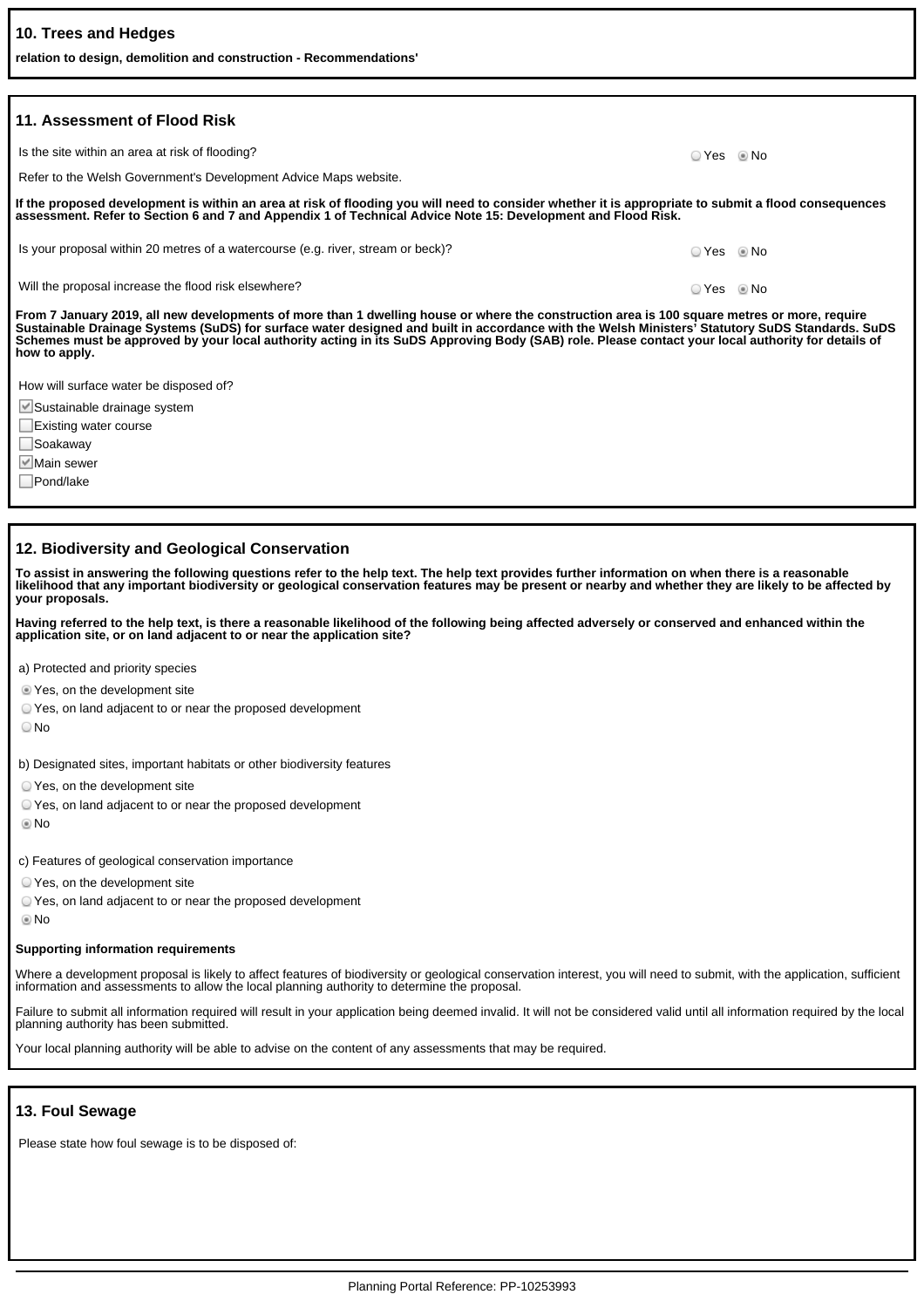| 13. Foul Sewage                                                                                                                                                         |                                                          |                                                                                                 |                                                                                                     |                                                                                            |
|-------------------------------------------------------------------------------------------------------------------------------------------------------------------------|----------------------------------------------------------|-------------------------------------------------------------------------------------------------|-----------------------------------------------------------------------------------------------------|--------------------------------------------------------------------------------------------|
| Mains Sewer<br>$\Box$ Septic Tank<br>Package Treatment plant<br>$\Box$ Cess Pit<br>$\Box$ Other<br>Unknown                                                              |                                                          |                                                                                                 |                                                                                                     |                                                                                            |
| Are you proposing to connect to the existing drainage system?                                                                                                           |                                                          |                                                                                                 | t Yes                                                                                               | ○ No △ Unknown                                                                             |
| If Yes, please include the details of the existing system on the application drawings. Please state the plan(s)/drawing(s) references.                                  |                                                          |                                                                                                 |                                                                                                     |                                                                                            |
| RH0201-ARP-ZZ-00-DR-C-00021 Existing Drainage and Utilities Plan                                                                                                        |                                                          |                                                                                                 |                                                                                                     |                                                                                            |
|                                                                                                                                                                         |                                                          |                                                                                                 |                                                                                                     |                                                                                            |
| 14. Waste Storage and Collection                                                                                                                                        |                                                          |                                                                                                 |                                                                                                     |                                                                                            |
| Do the plans incorporate areas to store and aid the collection of waste and have arrangements been made for the<br>separate storage and collection of recyclable waste? |                                                          |                                                                                                 | tes ONo                                                                                             |                                                                                            |
| If Yes, please provide details:                                                                                                                                         |                                                          |                                                                                                 |                                                                                                     |                                                                                            |
| Please see Landscape Illustrative Masterplan and Landscape General Arrangements.                                                                                        |                                                          |                                                                                                 |                                                                                                     |                                                                                            |
|                                                                                                                                                                         |                                                          |                                                                                                 |                                                                                                     |                                                                                            |
| 15. Trade Effluent                                                                                                                                                      |                                                          |                                                                                                 |                                                                                                     |                                                                                            |
| Does the proposal involve the need to dispose of trade effluents or trade waste?                                                                                        |                                                          |                                                                                                 | ○ Yes ◎ No                                                                                          |                                                                                            |
|                                                                                                                                                                         |                                                          |                                                                                                 |                                                                                                     |                                                                                            |
| 16. Residential/Dwelling Units<br>Does your proposal include the gain, loss or change of use of residential units?                                                      |                                                          |                                                                                                 |                                                                                                     |                                                                                            |
|                                                                                                                                                                         |                                                          |                                                                                                 | ○ Yes<br>l No                                                                                       |                                                                                            |
| 17. All Types of Development: Non-Residential Floorspace                                                                                                                |                                                          |                                                                                                 |                                                                                                     |                                                                                            |
| Does your proposal involve the loss, gain or change of use of non-residential floorspace?                                                                               |                                                          |                                                                                                 | ○ No<br>t Yes                                                                                       |                                                                                            |
| If you have answered Yes to the question above please add details in the following table:                                                                               |                                                          |                                                                                                 |                                                                                                     |                                                                                            |
| Use Class                                                                                                                                                               | Existing gross<br>internal floorspace<br>(square metres) | Gross internal<br>floorspace to be lost<br>by change of use or<br>demolition (square<br>metres) | Total gross new<br>internal floorspace<br>proposed (including<br>changes of use)<br>(square metres) | Net additional gross<br>internal floorspace<br>following<br>development (square<br>metres) |
| D1 - Non-residential institutions                                                                                                                                       | $\mathbf 0$                                              | $\mathbf 0$                                                                                     | 2966                                                                                                | 2966                                                                                       |
| Total                                                                                                                                                                   | 0                                                        | 0                                                                                               | 2966                                                                                                | 2966                                                                                       |
| For hotels, residential institutions and hostels, please additionally indicate the loss or gain of rooms                                                                |                                                          |                                                                                                 |                                                                                                     |                                                                                            |
|                                                                                                                                                                         |                                                          |                                                                                                 |                                                                                                     |                                                                                            |
| 18. Employment<br>Will the proposed development require the employment of any staff?                                                                                    |                                                          |                                                                                                 |                                                                                                     |                                                                                            |
| <b>Existing Employees</b>                                                                                                                                               |                                                          |                                                                                                 | Yes No                                                                                              |                                                                                            |
| Please complete the following information regarding existing employees:                                                                                                 |                                                          |                                                                                                 |                                                                                                     |                                                                                            |
| 31<br>Full-time                                                                                                                                                         |                                                          |                                                                                                 |                                                                                                     |                                                                                            |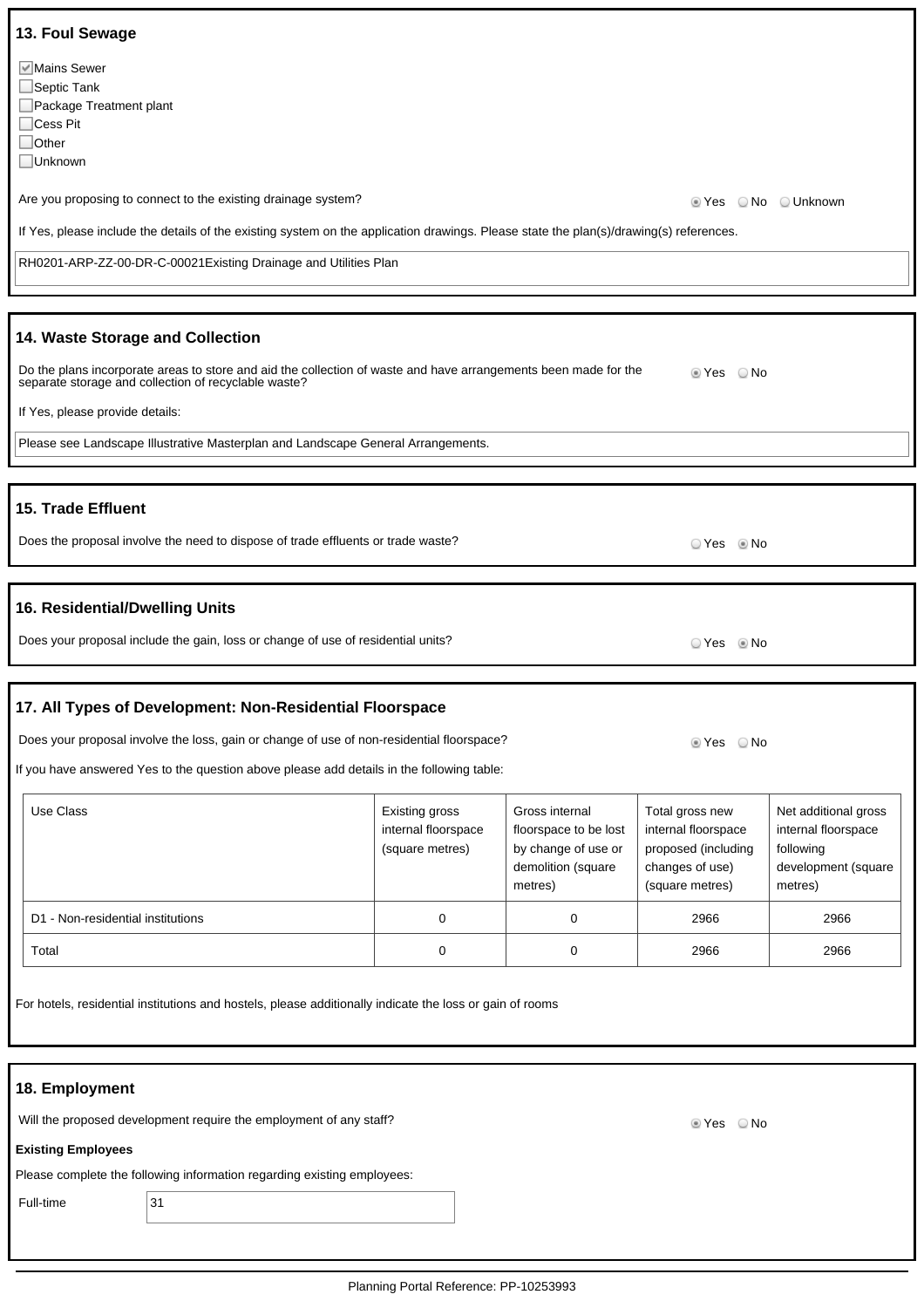| 18. Employment                |                                                                                   |  |
|-------------------------------|-----------------------------------------------------------------------------------|--|
| Part-time                     | 24                                                                                |  |
| Total full-time<br>equivalent | 36.00                                                                             |  |
| <b>Proposed Employees</b>     |                                                                                   |  |
|                               | If known, please complete the following information regarding proposed employees: |  |
| Full-time                     |                                                                                   |  |
| Part-time                     |                                                                                   |  |
| Total full-time<br>equivalent |                                                                                   |  |
|                               |                                                                                   |  |

# **19. Hours of Opening**

Are Hours of Opening relevant to this proposal? Are not all the state of the Second Vesting of No

If known, please state the hours of opening (e.g. 15:30) for each non-residential use proposed:

| Use                               | Monday to Friday                     | Saturday                                | Sunday and Bank<br>Holidays | <b>Unknown</b> |
|-----------------------------------|--------------------------------------|-----------------------------------------|-----------------------------|----------------|
| D1 - Non-residential institutions | Start Time: 08:00<br>End Time: 20:00 | Start Time: 08:00<br>End Time:<br>13:00 | Start Time:<br>End Time:    |                |

| 20. Industrial or Commercial Processes and Machinery                                                                                                                                                                        |              |  |
|-----------------------------------------------------------------------------------------------------------------------------------------------------------------------------------------------------------------------------|--------------|--|
| Does this proposal involve the carrying out of industrial or commercial activities and processes?                                                                                                                           | O Yes . I No |  |
| Is the proposal for a waste management development?                                                                                                                                                                         | ○ Yes ◎ No   |  |
| If this is a landfill application you will need to provide further information before your application can be determined. Your waste planning authority<br>should make it clear what information it requires on its website |              |  |
|                                                                                                                                                                                                                             |              |  |
| 21. Renewable and Low Carbon Energy                                                                                                                                                                                         |              |  |
| Does your proposal involve the installation of a standalone renewable or low-carbon energy development?                                                                                                                     |              |  |
|                                                                                                                                                                                                                             |              |  |
| 22. Hazardous Substances                                                                                                                                                                                                    |              |  |
| Does the proposal involve the use or storage of any hazardous substances?                                                                                                                                                   | ○ Yes ◎ No   |  |
|                                                                                                                                                                                                                             |              |  |
| 23. Neighbour and Community Consultation                                                                                                                                                                                    |              |  |
| Have you consulted your neighbours or the local community about the proposal?                                                                                                                                               | ■ Yes □ No   |  |
| If Yes, please provide details:                                                                                                                                                                                             |              |  |
| Please see the PAC Report which details the consultation activities undertaken.                                                                                                                                             |              |  |
|                                                                                                                                                                                                                             |              |  |
| 24. Site Visit                                                                                                                                                                                                              |              |  |
| Can the site be seen from a public road, public footpath, bridleway or other public land?                                                                                                                                   | ■ Yes □ No   |  |
| If the planning authority needs to make an appointment to carry out a site visit, whom should they contact? (Please select only one)                                                                                        |              |  |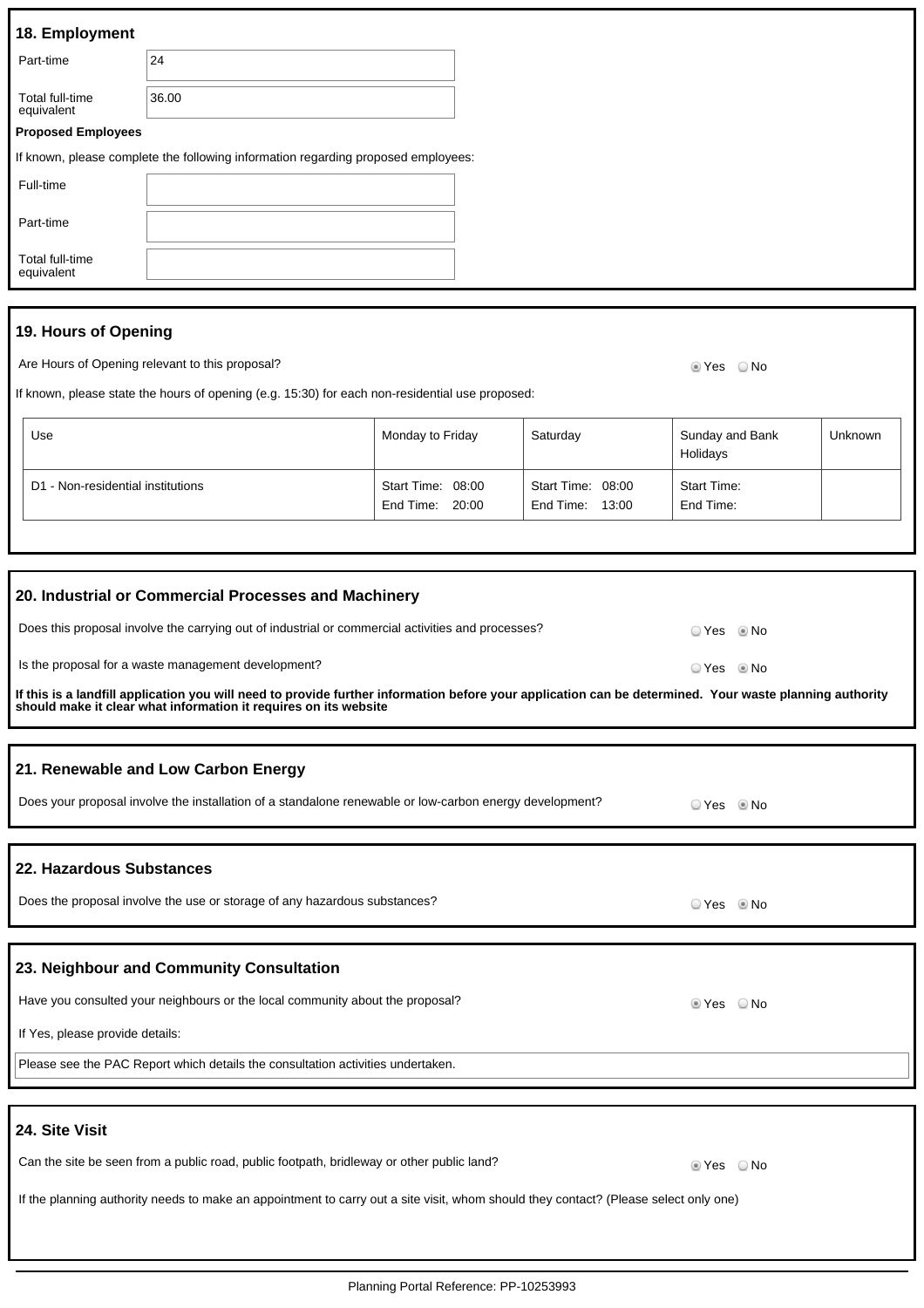|  | 24. Site Visit |
|--|----------------|
|  |                |

The agent

The applicant

Other person

| 25. Pre-application Advice                     |                                                                                                                                                    |         |
|------------------------------------------------|----------------------------------------------------------------------------------------------------------------------------------------------------|---------|
|                                                | Has pre-application advice been sought from the local planning authority about this application?                                                   | tes ONo |
| efficiently):                                  | If Yes, please complete the following information about the advice you were given (this will help the authority to deal with this application more |         |
| Officer name:                                  |                                                                                                                                                    |         |
| Title                                          |                                                                                                                                                    |         |
| First name                                     |                                                                                                                                                    |         |
| Surname                                        |                                                                                                                                                    |         |
| Reference                                      |                                                                                                                                                    |         |
| Date (Must be pre-application submission)      |                                                                                                                                                    |         |
|                                                |                                                                                                                                                    |         |
| Details of the pre-application advice received |                                                                                                                                                    |         |
|                                                | Please refer to Section 3 of the Planning Statement for details of pre-application consultation with RCT and technical consultees.                 |         |
|                                                |                                                                                                                                                    |         |

#### **26. Authority Employee/Member**

**With respect to the Authority, is the applicant or agent one of the following:**

**(a) a member of staff (b) an elected member (c) related to a member of staff**

**(d) related to an elected member**

Do any of these statements apply to you? The set of the set of the set of the set of the set of the SNo No No

If Yes, please provide details of the name, relationship and role:

Rhondda Cynon Taf County Borough Council Council Education Department are Joint Applicant with WEPCo.

### **27. Ownership Certificates**

**Certificate of Ownership - Certificate A - Town and Country Planning (Development Management Procedure) (Wales) Order 2012**

**I certify/the applicant certifies that on the day 21 days before the date of this application nobody except myself/the applicant was the owner (owner is a person with a freehold interest or leasehold interest with at least seven years left to run) of any part of the land or building to which the application relates.**

Person role

The applicant

The agent

| Title            | Ms        |
|------------------|-----------|
| First name       | Natalie   |
| Surname          | Queffurus |
| Declaration date |           |
| Declaration made |           |